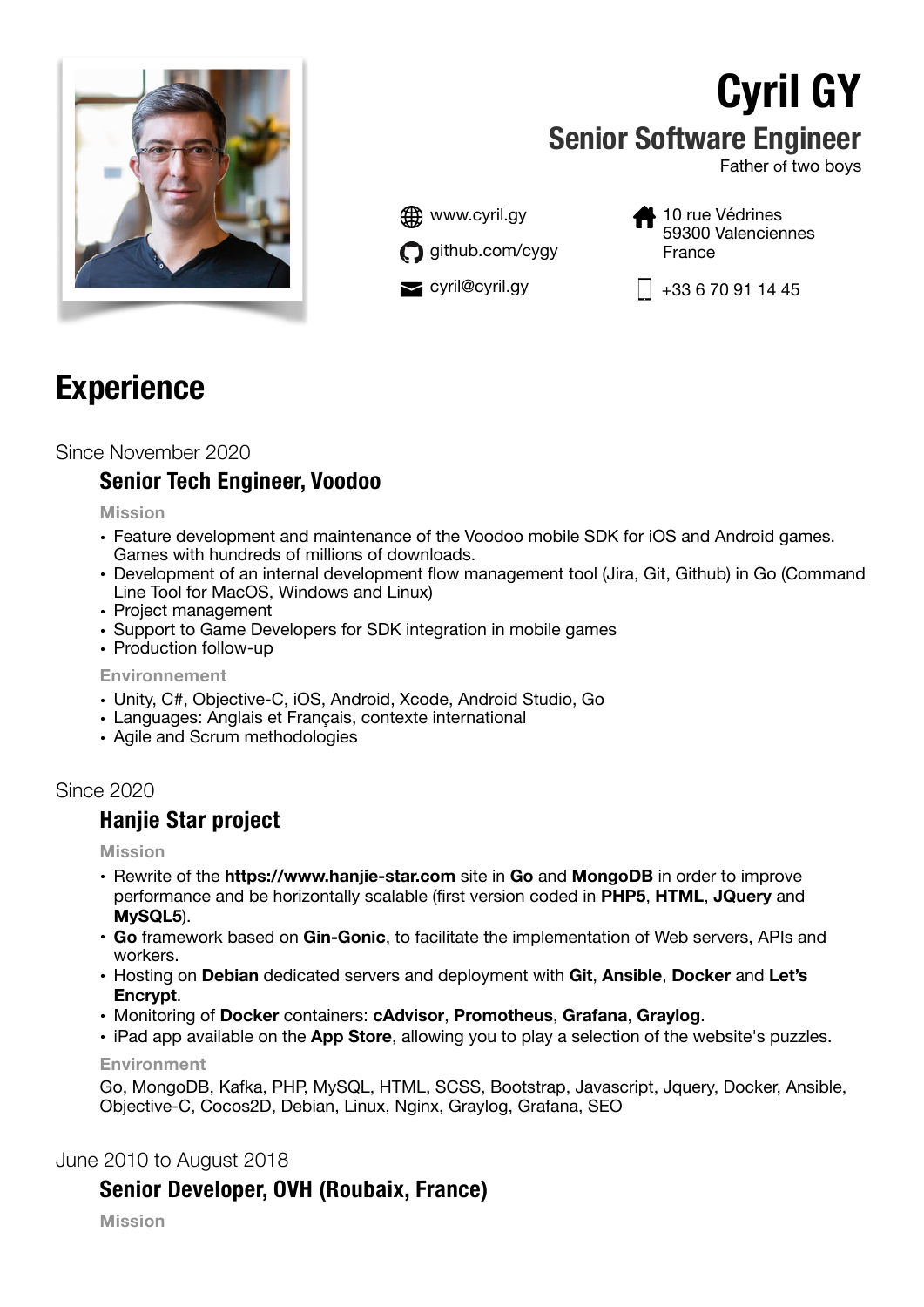- Project management and development of the iOS native application « hubiC » : file browser and saves in the Cloud.
- Project management and development of the macOS application « hubiC » : file synchronisation in the Cloud.
- Development of the iOS native application « MoMi » : management of the OVH products.
- Development of the open source OVH SDK in Swift.
- Development of a VoIP iOS native application.
- Development of an Apple tvOS native application.
- Set up of the continuous integration of iOS projects.
- Apple Developer account management.
- Development of **Go** scripts for task automation.
- Job interviews.

#### **Environment**

iOS, macOS, Objective-C, Swift, C#, Xcode, Xamarin, Git, Carthage, Fastlane, Go, Docker, React Native, iPhone, iPad, AppleTV, WatchOS

#### April 2008 to November 2009

## **Web Analyst Developer, Akena Technologies (Lomme, France)**

#### **Mission**

- Development and Search Engine Optimization of the Mediavacances network websites.
- Development of in-house management tools (surveys, newsletters, mass mailing).
- Location of holiday rentals with Google Maps API.
- Administration of Linux servers.

#### **Environment**

PHP, MySQL, Javascript, Jquery, HTML, CSS, Linux

#### March 2006 to September 2006

## **Web Developer Internship, CEnet (Lille, France)**

#### **Mission**

- Development of websites for work councils.
- Development of a dynamic UI edition tool for the websites.

**Environment** 

PHP, MySQL, Javascript, HTML, CSS, Linux

#### April 2005 to June 2005

## **Web Developer Internship, AVITILA Association (Denain, France)**

**Mission** 

• Development of a job board website.

**Environment** 

PHP, MySQL, HTML, CSS

## **Education**

#### 2019

## **Build and drive an entrepreneurial project (certification)**

**BGE des Hauts de France (Valenciennes, France)** 

Market Research and Business Strategy, Marketing and Communication, Innovation, Financial Management, Business Management Tools, Legal Status, Taxation, Law and Social